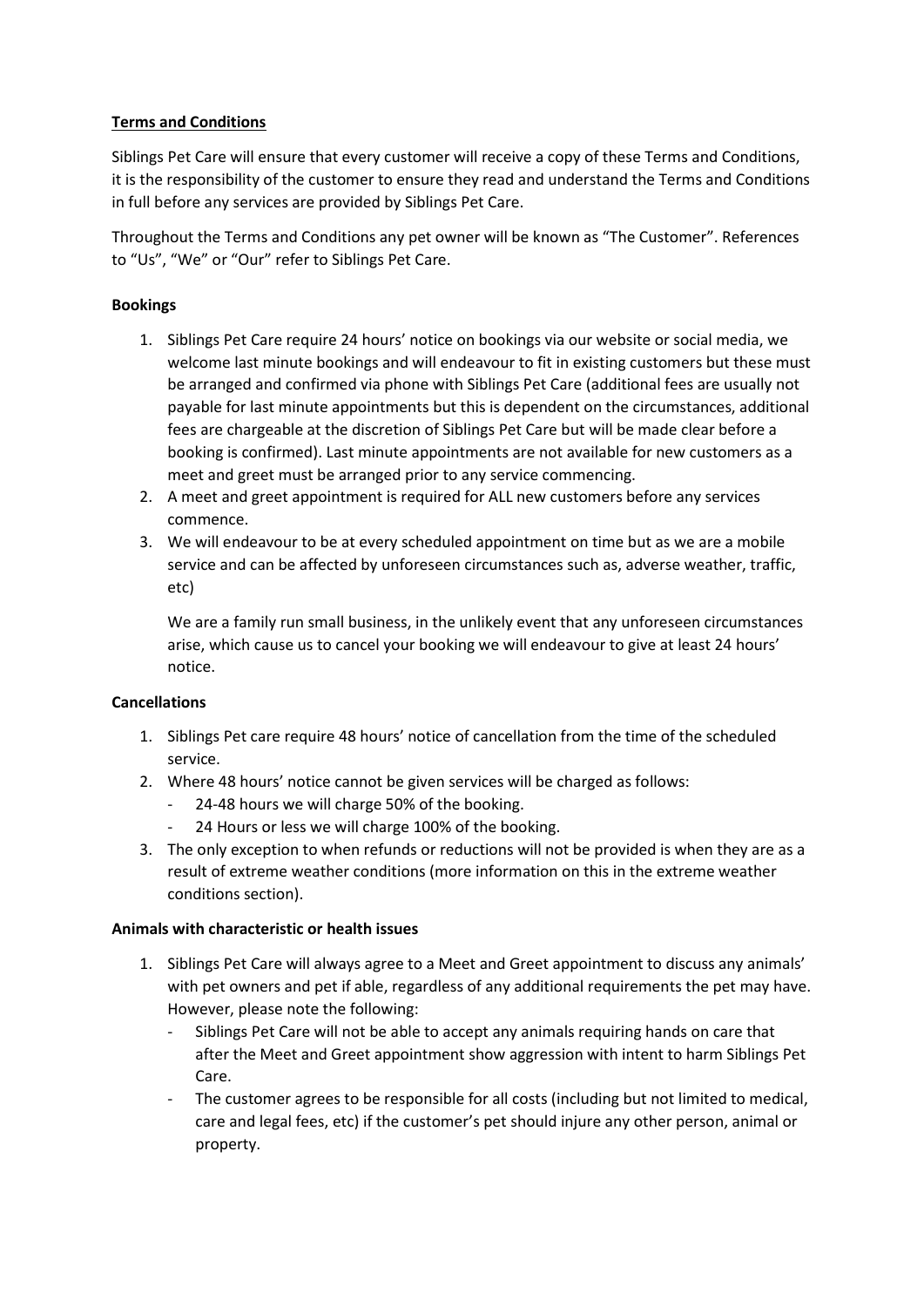- If the customer does not disclose any potential known issues to Siblings Pet Care at the Meet and Greet or as soon as known when issues may arise after services have begun, Siblings Pet Care will be forced to terminate the agreement immediately. This is for the safety of the animal and Siblings Pet Care. We will always endeavour to work with dogs of all backgrounds and with all issues, but this must be disclosed and fully discussed with Siblings Pet Care.
- Siblings Pet Care also ask for any health, behavioural or training issues to be disclosed in the Meet and Greet appointment (or as soon as known by the owner if services have already begun) – these issues do not necessarily mean we cannot provide services, we just need to be aware of all issues to be able to care for your pet(s) effectively.
- The customer accepts that should any issues arise with their pet (including but not limited to aggression towards other animals, unruly or untrained dogs and dogs which require extra fuss and care due to anxiety, fear etc) within group walks that Siblings Pet Care have the right to only accept individual bookings moving forward. This is for the safety of all parties.
- 2. Bitches in season will be eligible for individual walks on the lead only.
- 3. The client is responsible for any veterinary bills, no matter how they are incurred, whilst pets are in the care of Siblings Pet Care.

## Unforeseen Purchases

- 1. If Siblings Pet Care are required to make unforeseen purchases of items essential to your pets' care (including but not limited to food, lead or harness in the event of a break, litter, cleaning supplies etc) we will retain all receipts and require full payment of this included in your next invoice.
- 2. We will require a list of all food requirements and any allergies for if we do need to make unforeseen purchases, this is to ensure that we can correctly buy for your pet. We will always endeavour to match the pets' current requirements but should this not be available we will get the closest possible match.

# Keys

- 1. Siblings Pet Care will require a copy of your house key at the Meet and Greet appointment should services be agreed.
- 2. We will ensure your key(s) are always kept discretely coded and secured in a locked system for your security.
- 3. Should you lose your keys at any point we will endeavour to attend your home to assist you to gain access within our normal business hours of 9am-6pm but this will incur a £20 call out fee. If you require our assistance outside of these times, there will be a £50 call out fee.

# Updates

- 1. Please inform us of any changes to your address and contact details, including emergency contact details.
- 2. Please update us to any medical, behavioural or training issues with your pet(s).
- 3. Please update us with any changes that could affect Siblings Pet Care's relationship with your pet(s).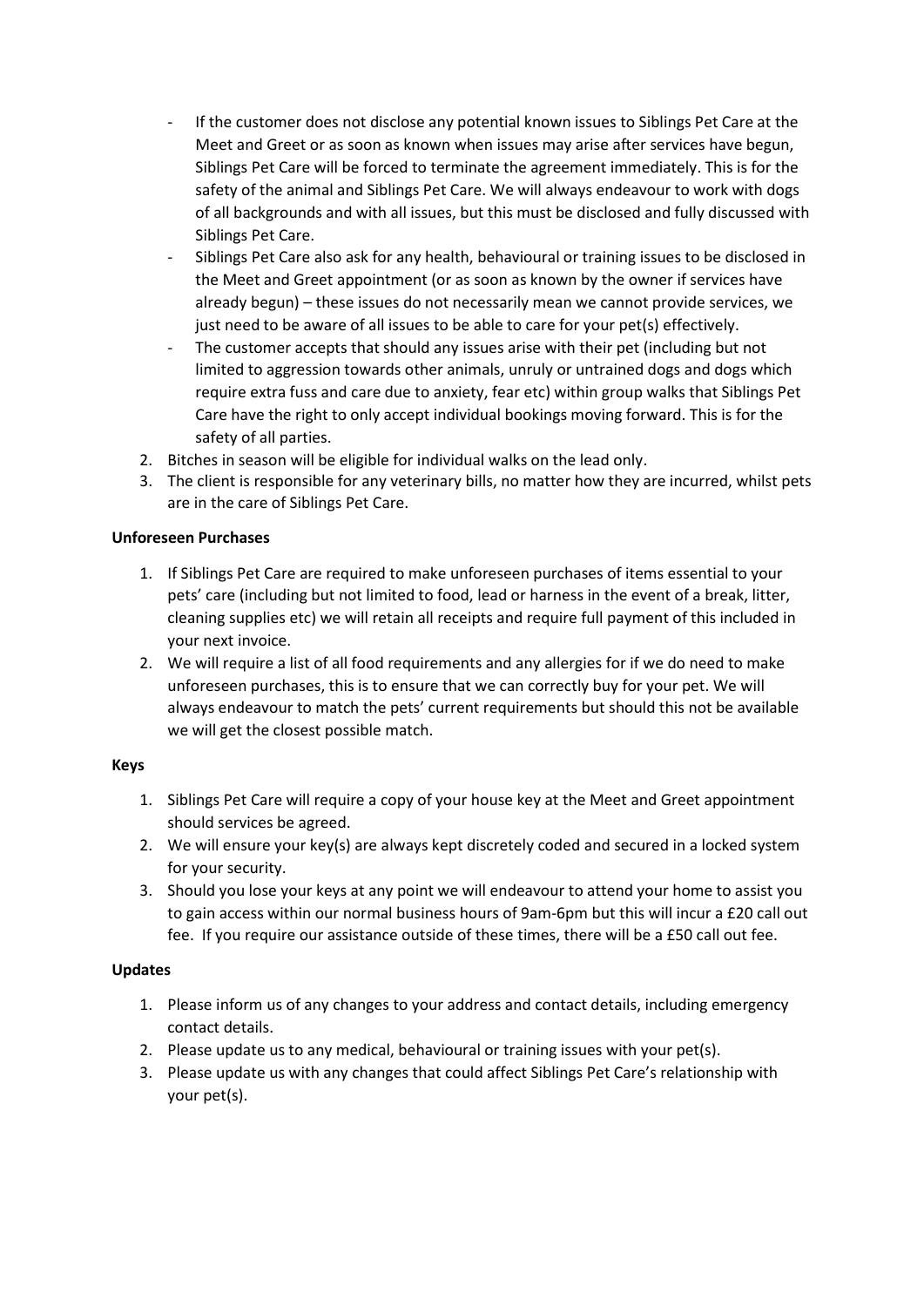## Privacy Policy

- 1. All of your information will be kept private and confidential at all times, except for in emergencies (including but not limited to Vets and Emergency services).
- 2. Siblings Pet Care highly appreciates our customer's trusting us with the care of their home and pets, this will always be highly respected and at the top of our priorities.
- 3. All of Siblings Pet Care's records will be stored in compliance with the Data Protection Act 2018.
- 4. Should a termination of services arise, we will safely store your information for 6 years as required by law, after this point your information will be destroyed.

### Insurance

- 1. Siblings Pet Care has valid public liability insurance, for the peace of mind of all parties.
- 2. The insurance only covers Siblings Pet Care for the duration of the selected service and only for the service which has been agreed.
- 3. We highly recommend that all pet(s) have insurance in place by their owner, if any medical issues arise whilst in the care of Sibling's Pet Services, the Customer will be liable for all medical costs either through their own insurer or own expense if they do not have insurance in place. At no point will Siblings Pet Care be liable for any costs relating to the customer(s) pets, or property when caused by your pet, which is why we would recommend customer's ensuring they have sufficient pet and house insurance(s).

## Extreme weather conditions

- 1. Siblings Pet Care will endeavour to carry out agreed services in all weather conditions, however, it is at the discretion of Siblings Pet Care to decide if the weather would be unsafe to walk your pets in. (Our rules can include but are not limited to excessive snow, and excessive heat which is judged dependant on your pets' individual needs also).
- 2. Siblings Pet Care will give as much notice as possible for if weather conditions force a change of the usual routine or cancellation, however no refunds or reductions can be given if the cancellation is because of weather conditions.

# Medication/Vaccinations

- 1. Siblings Pet Care require all dog(s) to have vaccinations and we must have proof of this this given to us at the meet and greet appointment for us to retain for our records (photo copies or a print out from your Vet is fine, but we will need sight of the original).
- 2. Siblings Pet Care will administer medication at the request and demonstration of the customer. Siblings Pet Care will not be responsible for any issues or adverse reactions caused as a result of the administered medication.
- 3. We request that all customers ensure your pet(s) are regularly treat for flea and worms in accordance with the advice from your Vet.
- 4. Siblings Pet Care cannot provide services to any pet with any form of contagious illness, the customer needs to inform Siblings Pet Care as soon as any contagious disease is found.
- 5. If Siblings Pet Care or any animal in our care is bitten or injured as a result of a pet being ill or not being correctly vaccinated or medicated all associated costs will be payable by the customer.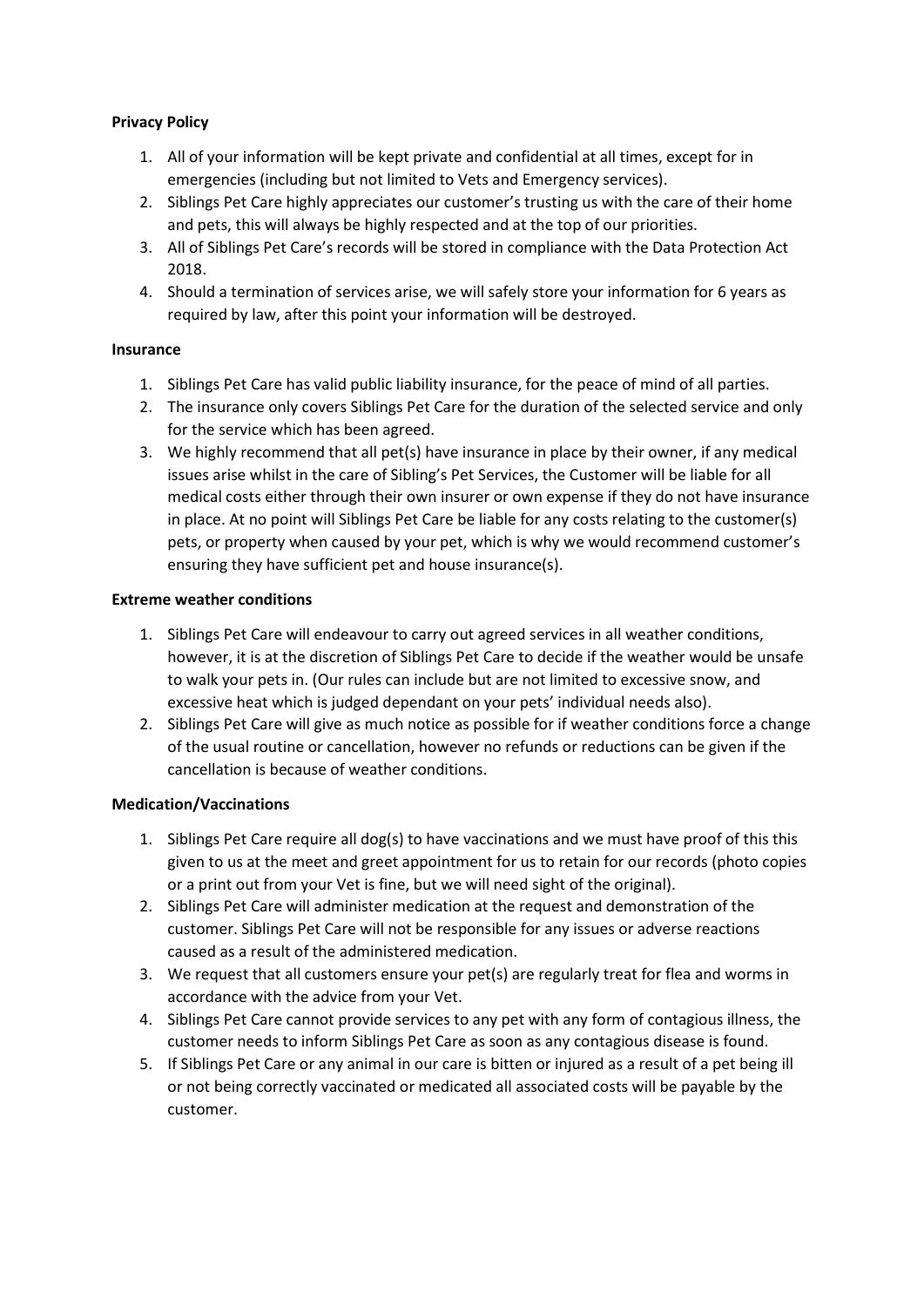## Pet Waste

- 1. Siblings Pet Care will us economically friendly waste bags and will properly dispose of all pet waste when away from the household.
- 2. If pet waste is within the household or garden, we request that customers advise us where to correctly dispose of waste.
- 3. When litter trays are present we request a scoop, plastic bag, any required cleaning spray and fresh cat litter. This is also applicable for any caged animal requiring cleaning.

## Collars, leads and harness

- 1. Siblings Pet Care require all dogs which require walking to have a quick release collar with a tag, and preferably a secure harness which they are familiar with.
- 2. Siblings Pet Care can use their own leads free of charge, if required.
- 3. The client will ensure their dog has an identity tag that adheres to The Control of Dogs Order 1992 (the tag must show the owner's name and address, including postcode).
- 4. If we deem it necessary, dogs may also wear a Siblings Pet Care collar or identity tag whilst in the care of Siblings Pet Care.
- 5. Siblings Pet Care will not be responsible for any incident that occurs as a result of a dog escaping because of faulty or ill-fitting equipment provided by the owner.

## Cleaning duties

- 1. When house sitting, Siblings Pet Care will endeavour to clean up after your pets to the best of their abilities. If there are excessive amounts of mess this could incur additional fees which will be charged at the discretion of Siblings Pet Care.
- 2. Siblings Pet Care ask for all cleaning supplies to be provided by the customer.

### Household Emergencies

- 1. All household information must be completed on the home information sheet and returned to Siblings Pet Care before any services can commence.
- 2. In the event of any household emergency, the customer's emergency will be contacted and responsible for any required actions or remedial works.
- 3. We will not touch any settings within the household, unless it poses a risk to the pet(s), any settings changed made will be told to the Customer's emergency contact.

### Accompanying Visitors

1. Siblings Pet Care may have volunteers with them at any point throughout all services. Any volunteers would be vetted and subjected to all necessary checks by Siblings Pet Care.

### Payments

- 1. Siblings Pet Care accepts payment by Paypal, bank transfer and cash.
- 2. Siblings Pet Care will issue an invoice on  $1<sup>st</sup>$  of each month.
- 3. Where payment is not received within 14 days of the date of the invoice issued, Siblings Pet Care will be forced to terminate any ongoing services until payment has been made. A cancellation fee of £30 will be applied for any already booked services.
- 4. If we do not receive payment of our invoice after a final reminder, Siblings Pet Care will be forced to take legal action which will incur a further administration fee of £100.00.